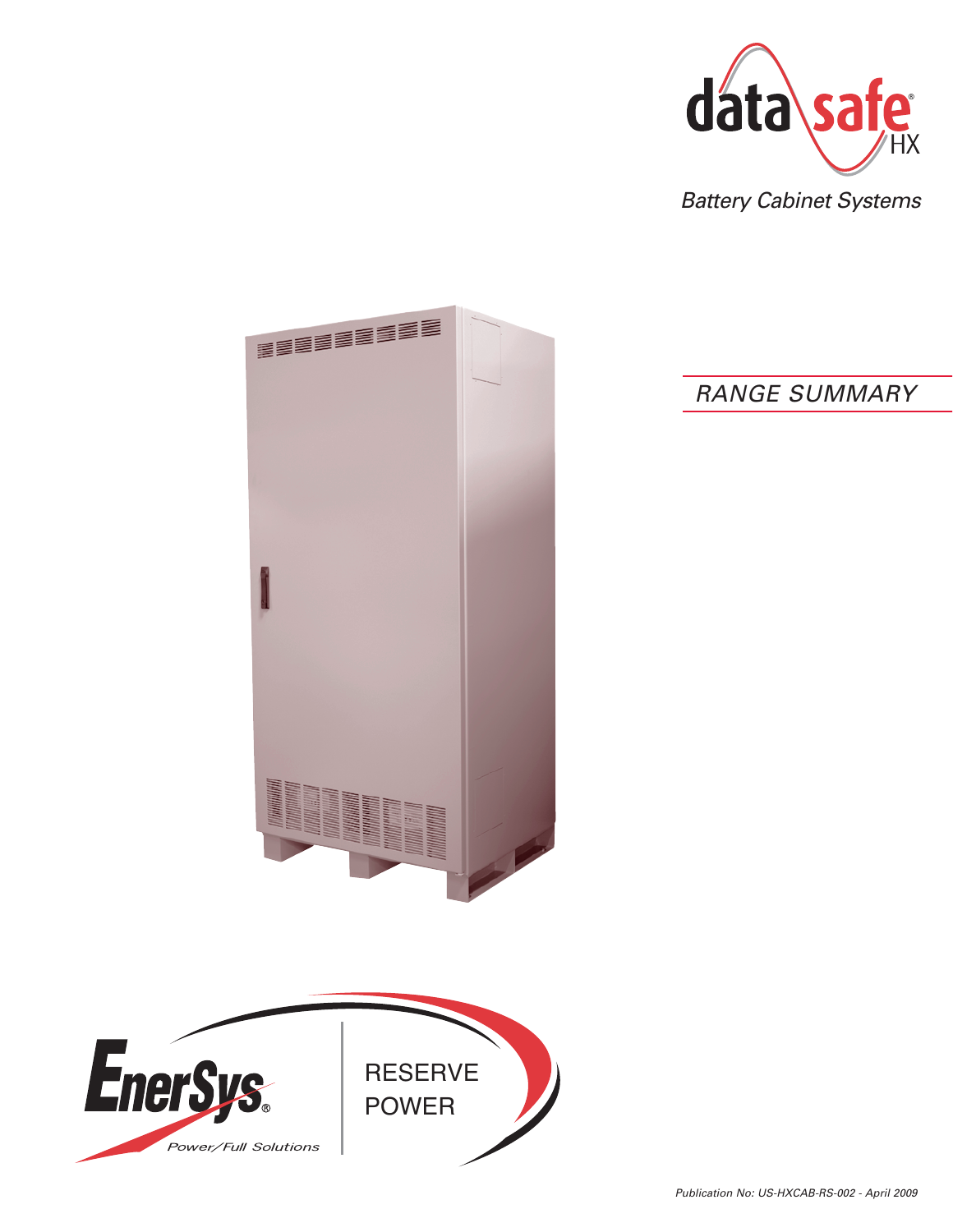## **Introduction to . . . DataSafe® HX Battery Cabinet Systems**

# data\sa ®

DataSafe® HX range of valve regulated lead acid batteries has been designed to offer superior solutions for Uninterruptible Power Supply markets.

The HX battery cabinet offering now makes the DataSafe HX battery the ideal choice to optimize your UPS system installation, while offering flexibility in allowing customized options that enables you to design the perfect system for your particular application.

DataSafe HX battery cabinet systems are factory pre-wired to minimize installation time. With a space efficient footprint, transport to the installation site is simplified and overall footprint is optimized.

The cabinet systems are UL1778 listed and approved for UBC seismic zone 4 installations as a standard feature, allowing installation in the most demanding and critical applications.

DataSafe HX batteries complete the high quality system by offering a superior performance UPS battery built to the highest standards in the industry.

#### **Features & Benefits**

- ETL, CSA and UL1778 listed
- UBC seismic Zone 4 standard
- Factory pre-wired to reduce installation time
- Flexible design simplifies customization for options including circuit breakers and casters for specific customer needs
- Dual DC rated fuses per cabinet are standard
- Space efficient design reduces footprint requirements
- Hinged front doors and removable rear panels simplify maintenance routines
- Easily upgradeable to include battery monitoring systems
- Multiple cabinet colors available to match UPS equipment
- Several knockout locations to accommodate specific site wiring needs





**2**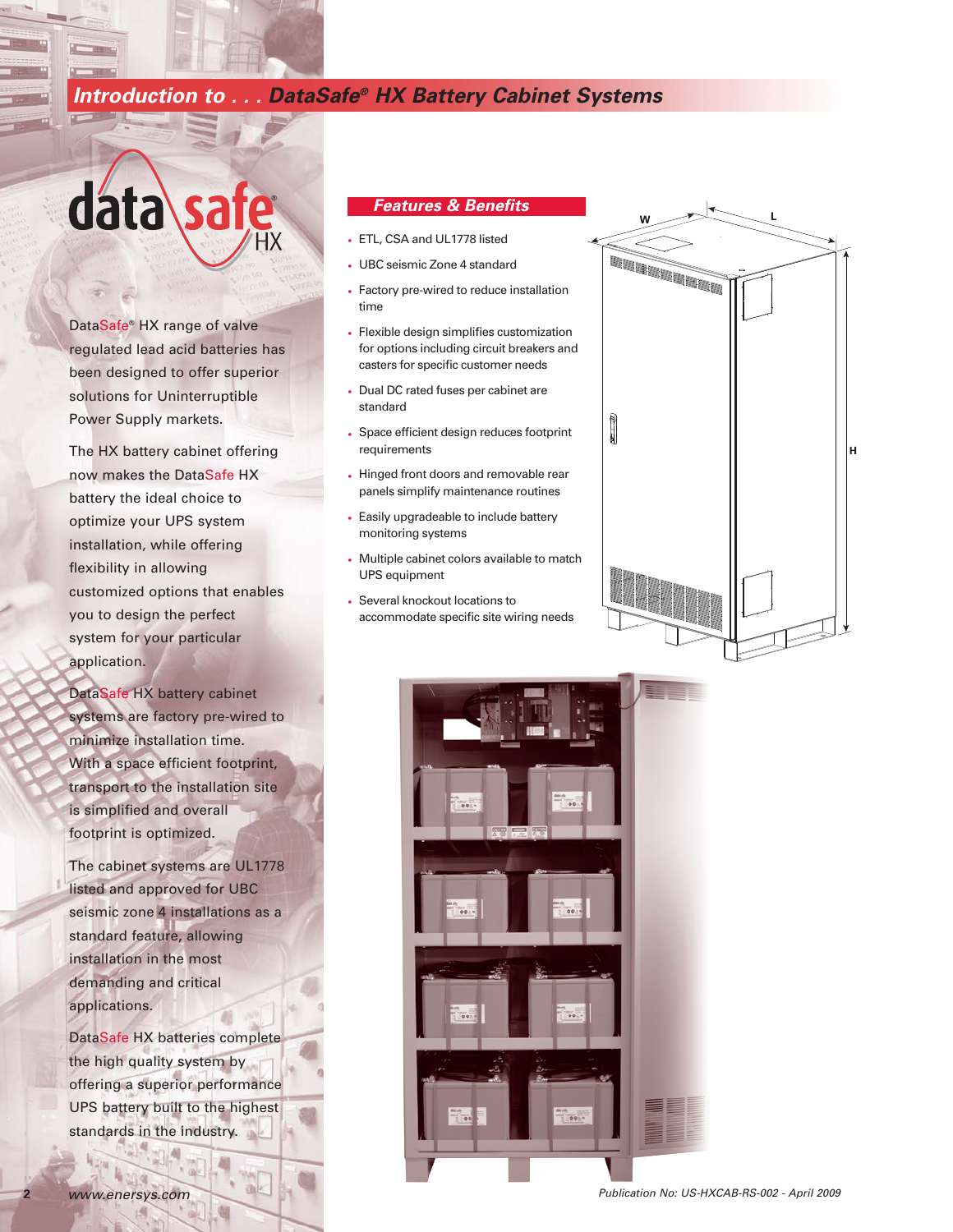

### **GENERAL SPECIFICATIONS**

|                                                                          |                                               |                                            |                       |                          | <b>Nominal Dimensions</b> |               |                |                             |                             |
|--------------------------------------------------------------------------|-----------------------------------------------|--------------------------------------------|-----------------------|--------------------------|---------------------------|---------------|----------------|-----------------------------|-----------------------------|
| DataSafe <sup>®</sup> HX<br><b>Battery Cabinet</b><br>Sysytem Model No.* | DataSafe® HX<br><b>Battery</b><br><b>Type</b> | Nominal<br><b>System</b><br><b>Voltage</b> | No.<br><b>Strings</b> | No.<br>Units/<br>Cabinet | Length<br>inch            | Width<br>inch | Height<br>inch | Net<br>Weight<br><b>Ibs</b> | <b>Pkg</b><br>Weight<br>lbs |
| 25E1E205XD4802F15000A01                                                  | 12HX205                                       | 480                                        | $\mathbf{1}$          | 40                       | 29.0                      | 31.5          | 59.0           | 2095                        | 2125                        |
| 43E1E300XD4802F20000A01                                                  | 12HX300                                       | 480                                        | 1                     | 40                       | 36.0                      | 29.5          | 78.7           | 2888                        | 2918                        |
| 55E1E330XD4802F25000A01                                                  | 12HX330                                       | 480                                        | 1                     | 40                       | 40.0                      | 29.5          | 78.7           | 3360                        | 3390                        |
| 55E1E400XD4802F30000A01                                                  | 12HX400                                       | 480                                        | 1                     | 40                       | 40.0                      | 29.5          | 78.7           | 3720                        | 3750                        |
| 55E1E505XD4802F40000A01                                                  | 12HX505                                       | 480                                        | 1                     | 40                       | 40.0                      | 29.5          | 78.7           | 4640                        | 4670                        |
| 55E1E540XD4802F40000A01                                                  | 12HX540                                       | 480                                        | 1                     | 40                       | 40.0                      | 29.5          | 78.7           | 4760                        | 4790                        |
|                                                                          |                                               |                                            |                       |                          |                           |               |                |                             |                             |
| 25E1E205XD3842F15000A01                                                  | 12HX205                                       | 384                                        | 1                     | 32                       | 29.0                      | 31.5          | 59.0           | 1751                        | 1781                        |
| 39E1E300XD3842F20000A01                                                  | 12HX300                                       | 384                                        | 1                     | 32                       | 36.0                      | 29.5          | 71.0           | 2383                        | 2413                        |
| 39E1E330XD3842F25000A01                                                  | 12HX330                                       | 384                                        | 1                     | 32                       | 36.0                      | 29.5          | 71.0           | 2735                        | 2765                        |
| 39E1E400XD3842F30000A01                                                  | 12HX400                                       | 384                                        | 1                     | 32                       | 36.0                      | 29.5          | 71.0           | 3023                        | 3053                        |
| 43E1E505XD3842F40000A01                                                  | 12HX505                                       | 384                                        | 1                     | 32                       | 36.0                      | 29.5          | 78.7           | 3784                        | 3814                        |
| 43E1E540XD3842F40000A01                                                  | 12HX540                                       | 384                                        | 1                     | 32                       | 36.0                      | 29.5          | 78.7           | 3880                        | 3910                        |
|                                                                          |                                               |                                            |                       |                          |                           |               |                |                             |                             |
| 25E1E205XD3602F15000A01                                                  | 12HX205                                       | 360                                        | 1                     | 30                       | 29.0                      | 31.5          | 59.0           | 1665                        | 1695                        |
| 39E1E300XD3602F20000A01                                                  | 12HX300                                       | 360                                        | 1                     | 30                       | 36.0                      | 29.5          | 71.0           | 2263                        | 2293                        |
| 39E1E330XD3602F25000A01                                                  | 12HX330                                       | 360                                        | 1                     | 30                       | 36.0                      | 29.5          | 71.0           | 2593                        | 2623                        |
| 39E1E400XD3602F30000A01                                                  | 12HX400                                       | 360                                        | 1                     | 30                       | 36.0                      | 29.5          | 71.0           | 2863                        | 2893                        |
| 43E1E505XD3602F40000A01                                                  | 12HX505                                       | 360                                        | 1                     | 30                       | 36.0                      | 29.5          | 78.7           | 3578                        | 3608                        |
| 43E1E540XD3602F40000A01                                                  | 12HX540                                       | 360                                        | 1                     | 30                       | 36.0                      | 29.5          | 78.7           | 3668                        | 3698                        |
|                                                                          |                                               |                                            |                       |                          |                           |               |                |                             |                             |
| 25E1E205XD2402F15000A01                                                  | 12HX205                                       | 240                                        | 1                     | 20                       | 29.0                      | 31.5          | 59.0           | 1235                        | 1265                        |
| 25E1E300XD2402F20000A01                                                  | 12HX300                                       | 240                                        | 1                     | 20                       | 29.0                      | 31.5          | 59.0           | 1575                        | 1605                        |
| 25E1E330XD2402F25000A01                                                  | 12HX330                                       | 240                                        | 1                     | 20                       | 29.0                      | 31.5          | 59.0           | 1795                        | 1825                        |
| 39E1E400XD2402F30000A01                                                  | 12HX400                                       | 240                                        | 1                     | 20                       | 36.0                      | 29.5          | 71.0           | 2063                        | 2093                        |
| 39E1E505XD2402F40000A01                                                  | 12HX505                                       | 240                                        | 1                     | 20                       | 36.0                      | 29.5          | 71.0           | 2523                        | 2553                        |
| 39E1E540XD2402F40000A01                                                  | 12HX540                                       | 240                                        | 1                     | 20                       | 36.0                      | 29.5          | 71.0           | 2583                        | 2613                        |
|                                                                          |                                               |                                            |                       |                          |                           |               |                |                             |                             |
| 25E1E205XD1922F15000A01                                                  | 12HX205                                       | 192                                        | 1                     | 16                       | 29.0                      | 31.5          | 59.0           | 1063                        | 1093                        |
| 25E1E300XD1922F20000A01                                                  | 12HX300                                       | 192                                        | 1                     | 16                       | 29.0                      | 31.5          | 59.0           | 1335                        | 1365                        |
| 25E1E330XD1922F25000A01                                                  | 12HX330                                       | 192                                        | 1                     | 16                       | 29.0                      | 31.5          | 59.0           | 1511                        | 1541                        |
| 25E1E400XD1922F30000A01                                                  | 12HX400                                       | 192                                        | 1                     | 16                       | 29.0                      | 31.5          | 59.0           | 1655                        | 1685                        |
| 39E1E505XD1922F40000A01                                                  | 12HX505                                       | 192                                        | $\mathbf{1}$          | 16                       | 36.0                      | 29.5          | 71.0           | 2111                        | 2141                        |
| 39E1E540XD1922F40000A01                                                  | 12HX540                                       | 192                                        | $\mathbf{1}$          | 16                       | 36.0                      | 29.5          | 71.0           | 2159                        | 2189                        |
| 25E1E205XD1202F15000A01                                                  | 12HX205                                       | 120                                        | $\mathbf{1}$          | 10                       | 29.0                      | 31.5          | 59.0           | 805                         | 835                         |
| 25E1E300XD1202F20000A01                                                  | 12HX300                                       | 120                                        | $\mathbf{1}$          | 10                       | 29.0                      | 31.5          | 59.0           | 975                         | 1005                        |
| 25E1E330XD1202F25000A01                                                  | 12HX330                                       | 120                                        | $\mathbf{1}$          | 10                       | 29.0                      | 31.5          | 59.0           | 1085                        | 1115                        |
| 25E1E400XD1202F30000A01                                                  | 12HX400                                       | 120                                        | $\mathbf{1}$          | 10                       | 29.0                      | 31.5          | 59.0           | 1175                        | 1205                        |
| 39E1E505XD1202F40000A01                                                  | 12HX505                                       | 120                                        | $\mathbf{1}$          | 10                       | 36.0                      | 29.5          | 71.0           | 1493                        | 1523                        |
| 39E1E540XD1202F40000A01                                                  | 12HX540                                       | 120                                        | $\mathbf{1}$          | 10                       | 36.0                      | 29.5          | 71.0           | 1523                        | 1553                        |
|                                                                          |                                               |                                            |                       |                          |                           |               |                |                             |                             |

**\* System model numbers are based on 15 minute or longer run time. For less than 15 minute requirements larger fuses are required. Contact your local EnerSys® representative. For breaker option, replace "2F" with "1B". Custom models available for other system voltages and kW requirements.**